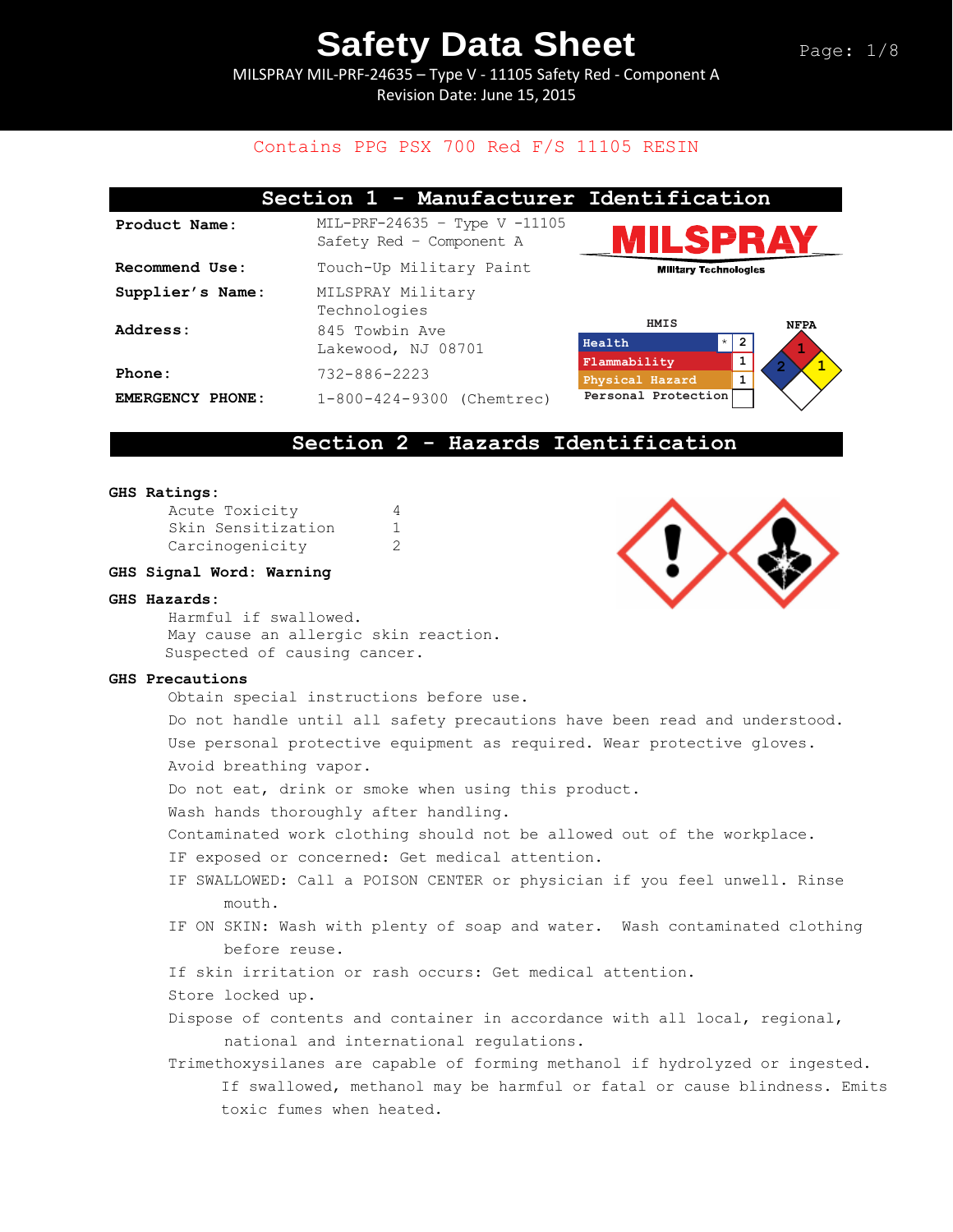MILSPRAY MIL-PRF-24635 – Type V - 11105 Safety Red - Component A Revision Date: June 15, 2015

### **Section 3 - Composition/Information on Ingredients**

| Component                                                  | CAS Number       | % by weight |
|------------------------------------------------------------|------------------|-------------|
| Proprietary silicone                                       | Trade Secret     | $30 - 60$   |
| Epoxy                                                      | Trade Secret     | $15 - 40$   |
| Titanium dioxide                                           | $13463 - 67 - 7$ | $1 - 5$     |
| bis $(1, 2, 2, 6, 6$ -pentamethyl-4-piperidyl)<br>sebacate | $41556 - 26 - 7$ | $1 - 5$     |

## **Section 4 - First Aid Measures**

If ingestion, irritation, any type of overexposure or symptoms of overexposure occur during or persists after use of this product, contact a POISON CONTROL CENTER, EMERGENCY ROOM OR PHYSICIAN immediately; have Safety Data Sheet information available. Never give anything by mouth to an unconscious or convulsing person.

**EYE CONTACT:** Check for and remove any contact lenses. Immediately flush eyes with running water for at least 15 minutes, keeping eyelids open. Seek immediate medical attention.

**SKIN CONTACT:** Remove contaminated clothing and shoes. Wash skin thoroughly with soap and water or use recognized skin cleanser. Do NOT use solvents or thinners. May cause an allergic skin reaction. Adverse symptoms may include irritation and/or redness. **INHALATION:** Remove to fresh air. Keep person warm and at rest. If not breathing, if breathing is irregular or if respiratory arrest occurs, provide artificial respiration or oxygen by trained personnel. Exposure to decomposition products may cause a health hazard. Serious effects may be delayed following exposure.

**INGESTION:** If swallowed, seek medical advice immediately and show this container or label. Keep person warm and at rest. Do NOT induce vomiting. Harmful if swallowed.

**NOTE TO PHYSICIAN:** In case of inhalation of decomposition products in a fire, symptoms may be delayed. The exposed person may need to be kept under medical surveillance for 48 hours.

**PROTECTION OF FIRST-AIDERS:** No action shall be taken involving any personal risk or without suitable training. It may be dangerous to the person providing aid to give mouth-to-mouth resuscitation. Wash contaminated clothing thoroughly with water before removing it, or wear gloves.

### **Section 5 - Fire Fighting Measures**

**SUITABLE EXTINGUISHING MEDIA:** Use an extinguishing agent suitable for the surrounding fire.

**UNSUITABLE EXTINGUISHING MEDIA:** Not available.

**UNUSUAL FIRE & EXPLOSION HAZARDS:** In a fire or if heated, a pressure increase will occur and the container may burst. Vapors may accumulate in low or confined areas or travel a considerable distance to a source of ignition and flash back. This material is toxic to aquatic life with long lasting effects. Fire water contaminated with this material must be contained and prevented from being discharged to any waterway, sewer or drain.

**PRODUCTS OF COMBUSTION:** Decomposition products may include the following materials: carbon dioxide, carbon monoxide, nitrogen oxides, halogenated compounds and/or metal oxide/oxides.

**PROTECTION OF FIREFIGHTERS:** Promptly isolate the scene by removing all persons from the vicinity of the incident if there is a fire. No action shall be taken involving any personal risk or without suitable training.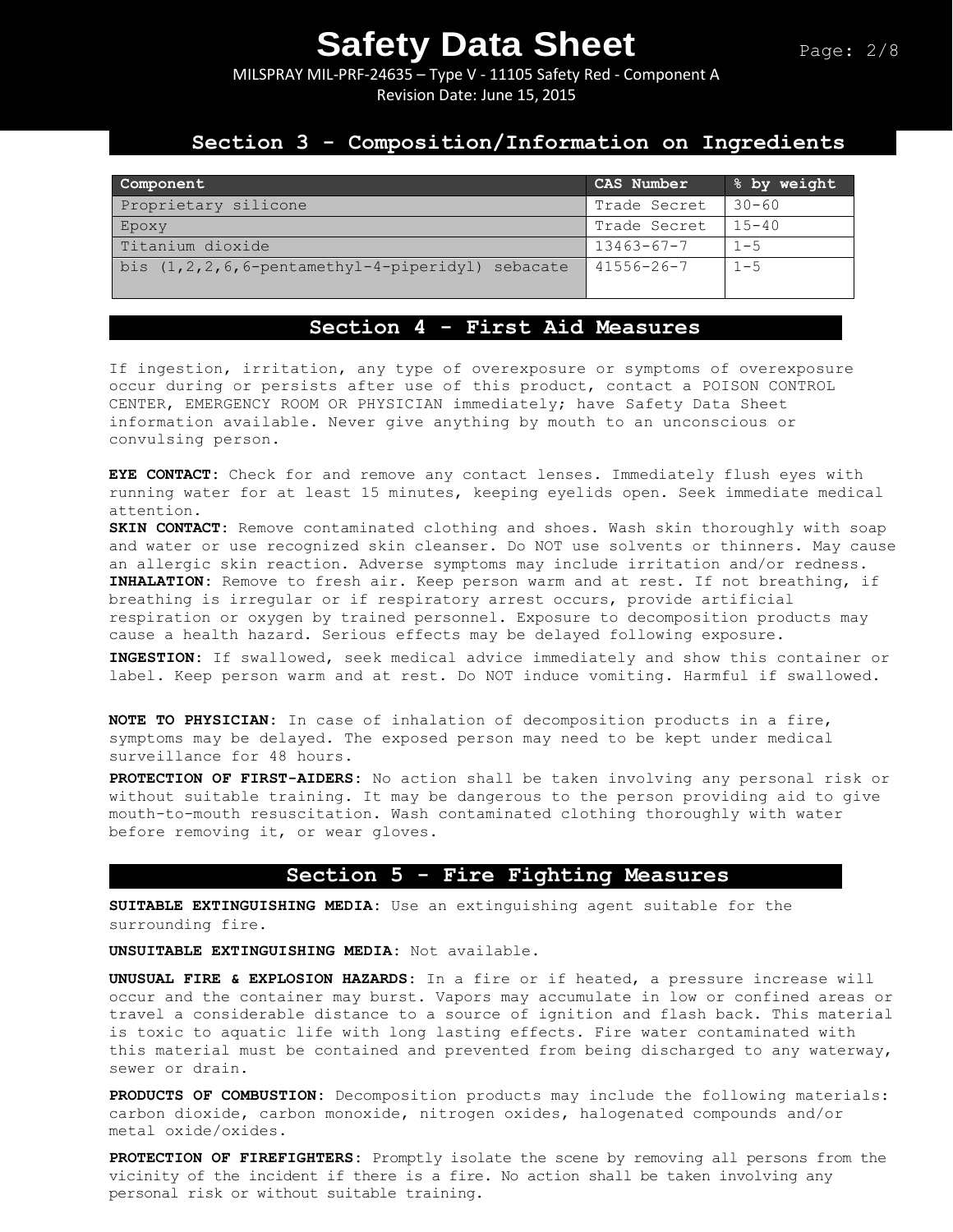MILSPRAY MIL-PRF-24635 – Type V - 11105 Safety Red - Component A Revision Date: June 15, 2015

**FIRE FIGHTING EQUIPMENT:** Fire-fighters should wear appropriate protective equipment and self-contained breathing apparatus (SCBA) with a full face-piece operated in positive pressure mode.

### **Section 6 - Accidental Release Measures**

**PERSONAL PRECAUTIONS:** No action shall be taken involving any personal risk or without suitable training. Evacuate surrounding areas. Keep unnecessary and unprotected personnel from entering. Do not touch or walk through spilled material. Avoid breathing vapor or mist. Provide adequate ventilation. Wear appropriate respirator when ventilation is inadequate. Put on appropriate personal protective equipment.

**EMERGENCY RESPONDER PRECAUTIONS:** If specialized clothing is required to deal with the spillage, take note of any information in Section 8 on suitable and unsuitable materials. See also the information in "Personal Precautions".

**ENVIRONMENTAL PRECAUTIONS:** Avoid dispersal of spilled material and runoff and contact with soil, waterways, drains and sewers. Inform the relevant authorities if the product has caused environmental pollution (sewers, waterways, soil or air).

### **METHODS OF CONTAINMENT AND CLEAN-UP:**

**SMALL SPILLS:** Stop leak if without risk. Move containers from spill area. Dilute with water and mop up if water-soluble. Alternatively, or if waterinsoluble, absorb with an inert dry material and place in an appropriate waste disposal container. Dispose of via a licensed waste disposal contractor.

**LARGE SPILLS:** Stop leak if without risk. Move containers from spill area. Approach release from upwind. Prevent entry into sewers, water courses, basements or confined areas. Wash spillages into an effluent treatment plant or proceed as follows. Contain and collect spillage with non-combustible, absorbent material e.g. sand, earth, vermiculite or diatomaceous earth and place in container for disposal according to local regulations (see Section 13). Dispose of via a licensed waste disposal contractor. Contaminated absorbent material may pose the same hazard as the spilled product. Note: see Section 1 for emergency contact information and Section 13 for waste disposal.

**OTHER INFORMATION:** Not available.

## **Section 7 - Handling and Storage**

**HANDLING**: Put on appropriate personal protective equipment (see Section 8). Persons with a history of skin sensitization problems should not be employed in any process in which this product is used. Avoid exposure - obtain special instructions before use. Do not handle until all safety precautions have been read and understood. Do not get in eyes or on skin or clothing. Do not ingest. Avoid breathing vapor or mist. If during normal use the material presents a respiratory hazard, use only with adequate ventilation or wear appropriate respirator. Keep in the original container or an approved alternative made from a compatible material, kept tightly closed when not in use. Empty containers retain product residue and can be hazardous. Do not reuse container.

Vapors may accumulate in low or confined areas or travel a considerable distance to a source of ignition and flash back. Vapors are heavier than air and may spread along floors. If this material is part of a multiple component system, read the Safety Data Sheet(s) for the other component or components before blending as the resulting mixture may have the hazards of all of its parts.

Eating, drinking and smoking should be prohibited in areas where this material is handled, stored and processed. Workers should wash hands and face before eating, drinking and smoking. Remove contaminated clothing and protective equipment before entering eating areas. See also Section 8 for additional information on hygiene measures.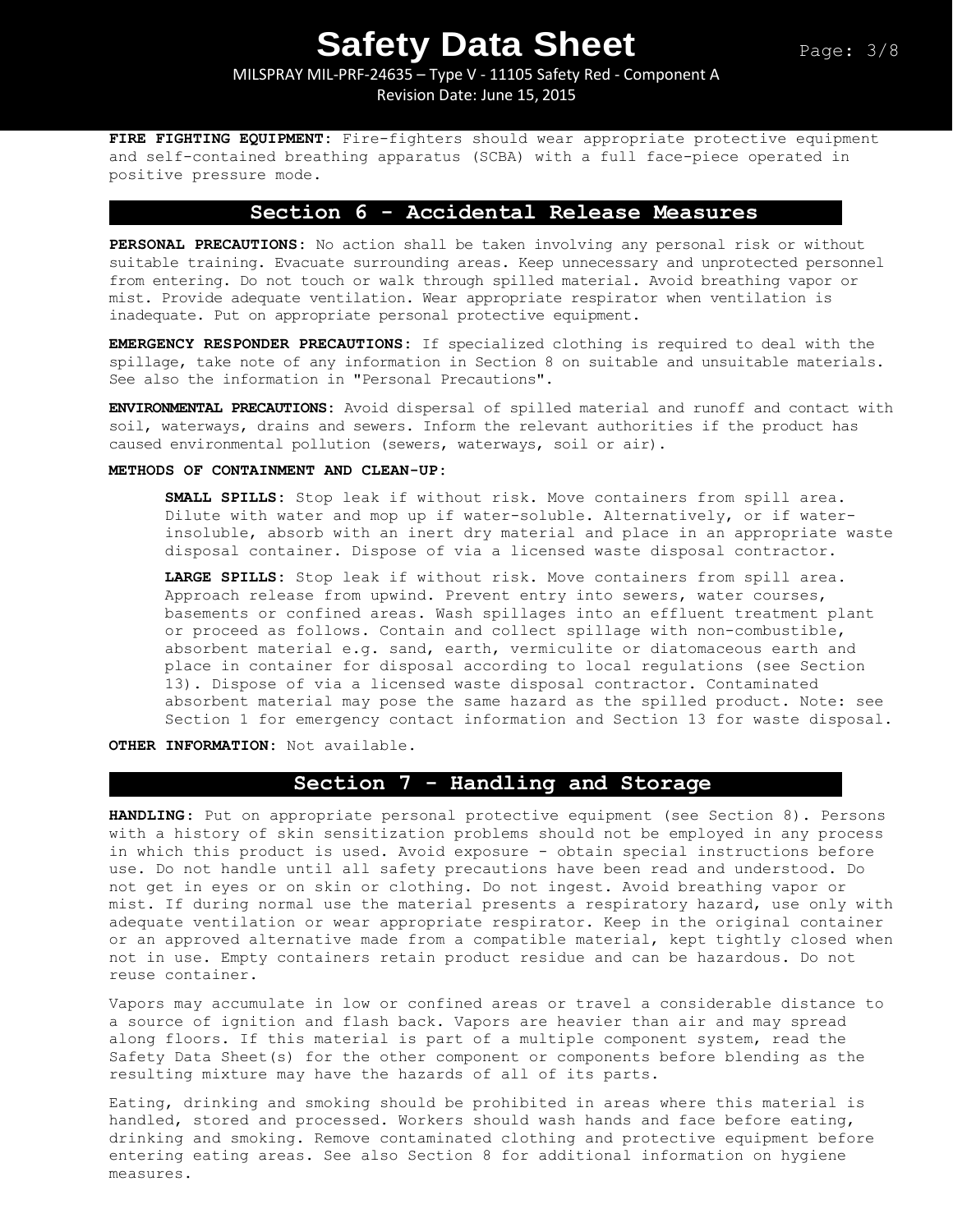MILSPRAY MIL-PRF-24635 – Type V - 11105 Safety Red - Component A Revision Date: June 15, 2015

**STORAGE:** Do not store above the following temperature: 35°C (95°F). Store in accordance with local regulations. Store in original container protected from direct sunlight in a dry, cool and well-ventilated area, away from incompatible materials (see Section 10) and food and drink. Keep container tightly closed and sealed until ready for use. Containers that have been opened must be carefully resealed and kept upright to prevent leakage. Do not store in unlabeled containers. Use appropriate containment to avoid environmental contamination.

### **Section 8 - Exposure Controls/Personal Protection**

| Component        | OSHA PEL-TWA                                     | ACGIH TLV-TWA                 |
|------------------|--------------------------------------------------|-------------------------------|
| Titanium dioxide | $15 \text{ mg/m}^3$ 8 hours.<br>Form: Total dust | 10 mg/m <sup>3</sup> 8 hours. |

**RECOMMENDED MONITORING PROCEDURES:** If this product contains ingredients with exposure limits, personal, workplace atmosphere or biological monitoring may be required to determine the effectiveness of the ventilation or other control measures and/or the necessity to use respiratory protective equipment. Reference should be made to appropriate monitoring standards. Reference to national guidance documents for methods for the determination of hazardous substances will also be required.

**ENGINEERING CONTROLS:** If user operations generate dust, fumes, gas, vapor or mist, use process enclosures, local exhaust ventilation or other engineering controls to keep worker exposure to airborne contaminants below any recommended or statutory limits.

**ENVIRONMENTAL EXPOSURE CONTROLS:** Emissions from ventilation or work process equipment should be checked to ensure they comply with the requirements of environmental protection legislation. In some cases, fume scrubbers, filters or engineering modifications to the process equipment will be necessary to reduce emissions to acceptable levels.

**EYE PROTECTION**: Safety glasses with side shields.

**SKIN PROTECTION:** Chemical-resistant, impervious gloves complying with an approved standard should be worn at all times when handling chemical products if a risk assessment indicates this is necessary. Considering the parameters specified by the glove manufacturer, check during use that the gloves are still retaining their protective properties. It should be noted that the time to breakthrough for any glove material may be different for different glove manufacturers. In the case of mixtures, consisting of several substances, the protection time of the gloves cannot be accurately estimated. Wear butyl rubber gloves. Personal protective equipment for the body should be selected based on the task being performed and the risks involved and should be approved by a specialist before handling this product. Appropriate footwear and any additional skin protection measures should be selected based on the task being performed and the risks involved and should be approved by a specialist before handling this product.

**RECOMMENDED VENTILATION:** Not available.

**RESPIRATORY PROTECTION**: Respirator selection must be based on known or anticipated exposure levels, the hazards of the product and the safe working limits of the selected respirator. If workers are exposed to concentrations above the exposure limit, they must use appropriate, certified respirators. Use a properly fitted, air-purifying or air-fed respirator complying with an approved standard if a risk assessment indicates this is necessary.

**CONTAMINATED EQUIPMENT:** Not available.

**HYGIENE:** Wash hands, forearms and face thoroughly after handling chemical products, before eating, smoking and using the lavatory and at the end of the working period. Appropriate techniques should be used to remove potentially contaminated clothing. Contaminated work clothing should not be allowed out of the workplace. Wash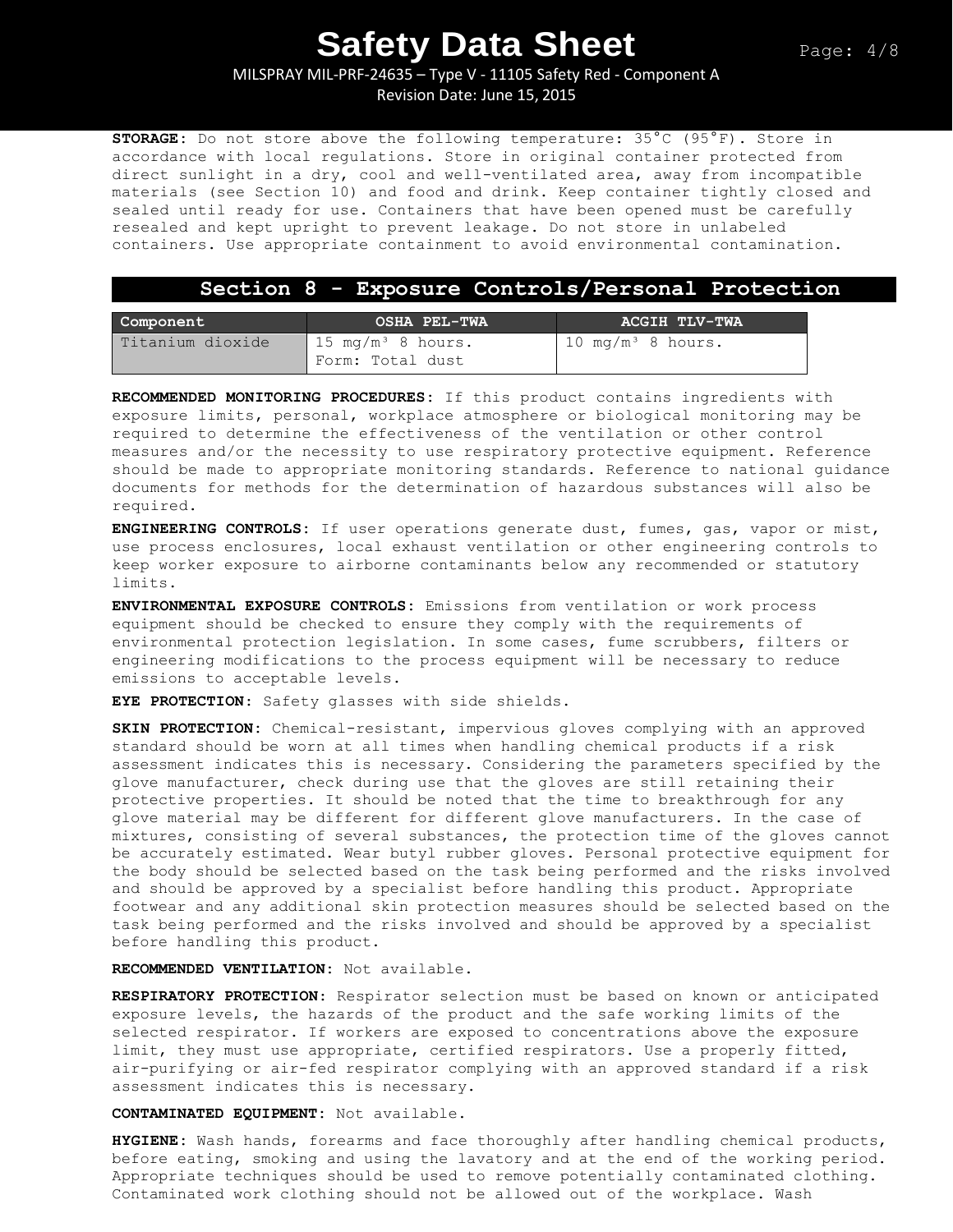MILSPRAY MIL-PRF-24635 – Type V - 11105 Safety Red - Component A Revision Date: June 15, 2015

contaminated clothing before reusing. Ensure that eyewash stations and safety showers are close to the workstation location.

### **Section 9 - Physical and Chemical Properties**

**APPEARANCE:** Blue liquid. **ODOR:** Characteristic **ODOR THRESHOLD:** Not available. **PHYSICAL STATE:** Liquid **% Volume Volatile:** 0% (v/v), 0.2% (w/w) **Formula Lb/Gal:** Not available. **Boiling Range:** >37.78°C (>100°F) **pH:** Not available. **MELTING POINT/FREEZING POINT:** Not available. **FLASH POINT:** Closed cup: 97.22°C (207°F) **FLAMMABILITY:** This material supports combustion. **UPPER/LOWER LIMITS FLAMMABITLITY:** Not available/1.50 **VAPOR PRESSURE:** 1.5 kPa (11.4 mm Hg) [room temperature] **EVAPORATION RATE:** 0.7 (butyl acetate = 1) **DENSITY:** 9.93 lbs/gal **RELATIVE DENSITY:** 1.19 **SOLUBITLITY:** Insoluble in cold water. **PARTITION COEFFICICIENT:** Not available. **AUTO-IGNITION TEMPERATURE:** Not available. **DECOMPOSITION TEMPERATURE:** Not available. **VISCOSITY:** Kinematic (40°C (104°F)): >0.21 cm2/s (>21 cSt) **VAPOR DENSITTY:** Not available. **Lbs VOC/Gallon Less Water:** Not available. **Gms VOC/Liter Less Water:** Not available. **%Solid. (w/w):** 99.8

### **Section 10 - Stability and Reactivity**

**REACTIVITY:** No specific test data related to reactivity available for this product or its ingredients.

**STABILITY:** The product is stable.

**CONDITIONS TO AVOID:** When exposed to high temperatures may produce hazardous decomposition products.

**INCOMPATIBLE MATERIALS:** Keep away from the following materials to prevent strong exothermic reactions: oxidizing agents, strong alkalis, strong acids.

**HAZARDOUS DECOMPOSITION PRODUCTS:** Decomposition products may include the following materials: carbon monoxide, carbon dioxide, smoke, oxides of nitrogen**.**

**POSSIBILITY OF HAZARDOUS REACTIONS:** Under normal conditions of storage and use, hazardous reactions will not occur.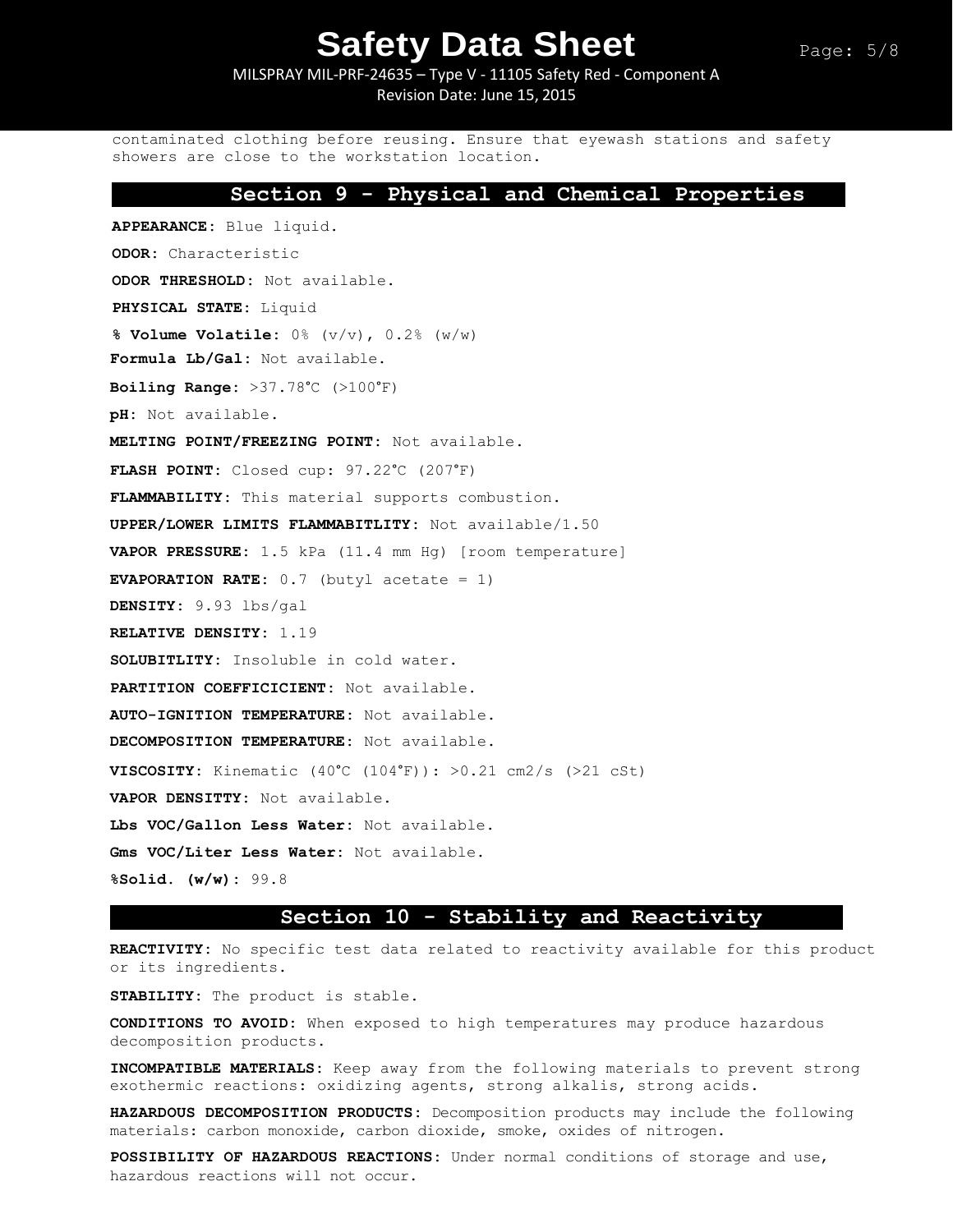### Page: 6/8

# **Safety Data Sheet**

MILSPRAY MIL-PRF-24635 – Type V - 11105 Safety Red - Component A Revision Date: June 15, 2015

### **Section 11 - Toxicological Information**

**LIKELY ROUTES OF EXPOSURE:** Eye contact, Skin contact, Ingestion, and Inhalation

**EYE:** No known significant effects or critical hazards. **INHALATION:** No known significant effects or critical hazards. **SKIN:** May cause an allergic skin reaction. **Ingestion:** Harmful if swallowed.

**MEDICAL CONDITIONS AGGRAVATED BY EXPOSURE:** There are no data available on the mixture itself. Trimethoxysilanes are capable of forming methanol if hydrolyzed or ingested. If swallowed, methanol may be harmful or fatal or cause blindness. If splashed in the eyes, the liquid may cause irritation and reversible damage. Ingestion may cause nausea, diarrhea and vomiting. This takes into account, where known, delayed and immediate effects and also chronic effects of components from short-term and long-term exposure by oral, inhalation and dermal routes of exposure and eye contact.

**TARGET ORGANS:** Contains material which causes damage to the following organs: upper respiratory tract, skin, eyes.

**CANCER INFORMATION:** There are no data available on the mixture itself.

**Carcinogenicity:** The following chemicals comprise 0.1% or more of this mixture and are listed and/or classified as carcinogens or potential carcinogens by NTP, IARC, OSHA (mandatory listing), or ACGIH (optional listing). Suspected of causing cancer. Risk of cancer depends on duration and level of exposure.

CAS Number- 13463-67-7; Description- Titanium dioxide; % Weight- 1-5%; Carcinogen Rating- 2B (IARC).

**DEVELOPMENTAL INFORMATION:** There are no data available on the mixture itself.

**OTHER:** Once sensitized, a severe allergic reaction may occur when subsequently exposed to very low levels.

**MIXTURE TOXICITY:** Not available.

#### **ACUTE TOXICITY:**

| Route | ATE value   |
|-------|-------------|
| Oral  | 696.8 mg/kg |

#### **COMPONENT TOXICITY:**

| Component                                               | LD50 Oral       |
|---------------------------------------------------------|-----------------|
| Titanium dioxide                                        | Rat > 10q/kg    |
| bis $(1, 2, 2, 6, 6$ -pentamethyl-4-piperidyl) sebacate | Rat $3.125q/kq$ |

### **Section 12 - Ecological Information**

**ENVIRONMENTAL EFFECTS:**

Toxicity:

| Product Name | Result                                              | Species       | Exposure |
|--------------|-----------------------------------------------------|---------------|----------|
|              | Titanium dioxide   Acute LC50 >100 mg/l Fresh water | Daphnia -     | 48 hours |
|              |                                                     | Daphnia magna |          |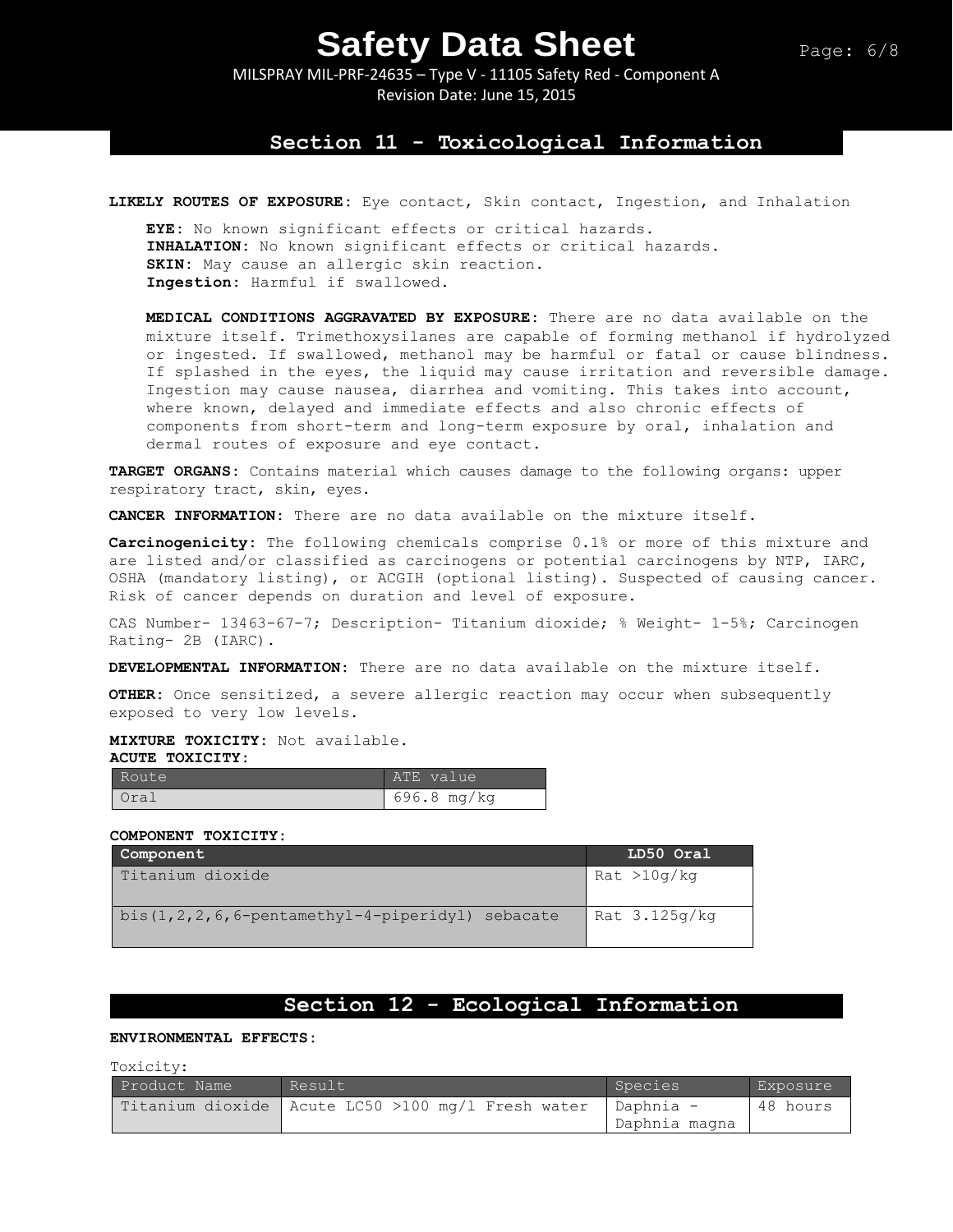MILSPRAY MIL-PRF-24635 – Type V - 11105 Safety Red - Component A Revision Date: June 15, 2015

### **Section 13 - Disposal Considerations**

The generation of waste should be avoided or minimized wherever possible. Disposal of this product, solutions and any by-products should at all times comply with the requirements of environmental protection and waste disposal legislation and any regional local authority requirements. Dispose of surplus and non-recyclable products via a licensed waste disposal contractor. Waste should not be disposed of untreated to the sewer unless fully compliant with the requirements of all authorities with jurisdiction. Waste packaging should be recycled. Incineration or landfill should only be considered when recycling is not feasible. This material and its container must be disposed of in a safe way. Care should be taken when handling emptied containers that have not been cleaned or rinsed out. Empty containers or liners may retain some product residues. Avoid dispersal of spilled material and runoff and contact with soil, waterways, drains and sewers.

| Section 14 - Transport Information |                              |                                                                                      |                                                             |  |
|------------------------------------|------------------------------|--------------------------------------------------------------------------------------|-------------------------------------------------------------|--|
|                                    | <b>DOT</b><br>Classification | <b>IATA</b>                                                                          | IMDG                                                        |  |
| UN Number                          | Not regulated                | UN3082                                                                               | UN1263                                                      |  |
| UN proper shipping name            | Not applicable               | Environmentally<br>hazardous<br>substance,<br>liquid, N.O.S                          | Environmentally<br>hazardous<br>substance,<br>liquid, N.O.S |  |
| Transport hazard<br>class (es)     | Not applicable               | 9                                                                                    | 9                                                           |  |
| Packing group                      | Not applicable               | III                                                                                  | III                                                         |  |
| Environmental hazards              | Not applicable               | Yes<br>(Epoxy, bid<br>$(1, 2, 2, 6, 6-$<br>pentamethyl-4-<br>piperidyl)<br>sebacate) | Yes<br>Not applicable.                                      |  |

**SPECIAL PRECAUTIONS FOR USER:** Transport within user's premises: always transport in closed containers that are upright and secure. Ensure that persons transporting the product know what to do in the event of an accident or spillage.

### **Section 15 - Regulatory Information**

**Section 311/312 Classification:** Immediate (acute) health hazard

Delayed (chronic) health hazard

| <b>Product Name</b> | <b>Fire</b><br><b>Hazard</b> | Sudden<br>release of<br>pressure | Reactive | Immediate<br>(acute)<br>health hazard | Delayed<br>(chronic)<br>health hazard |
|---------------------|------------------------------|----------------------------------|----------|---------------------------------------|---------------------------------------|
| Proprietary         | No                           | No                               | No       | Yes                                   | No                                    |
| silicone            |                              |                                  |          |                                       |                                       |
| Epoxy               | No                           | No                               | No       | Yes                                   | No                                    |
| Titanium            | No                           | No                               | No       | <b>No</b>                             | Yes                                   |
| dioxide             |                              |                                  |          |                                       |                                       |